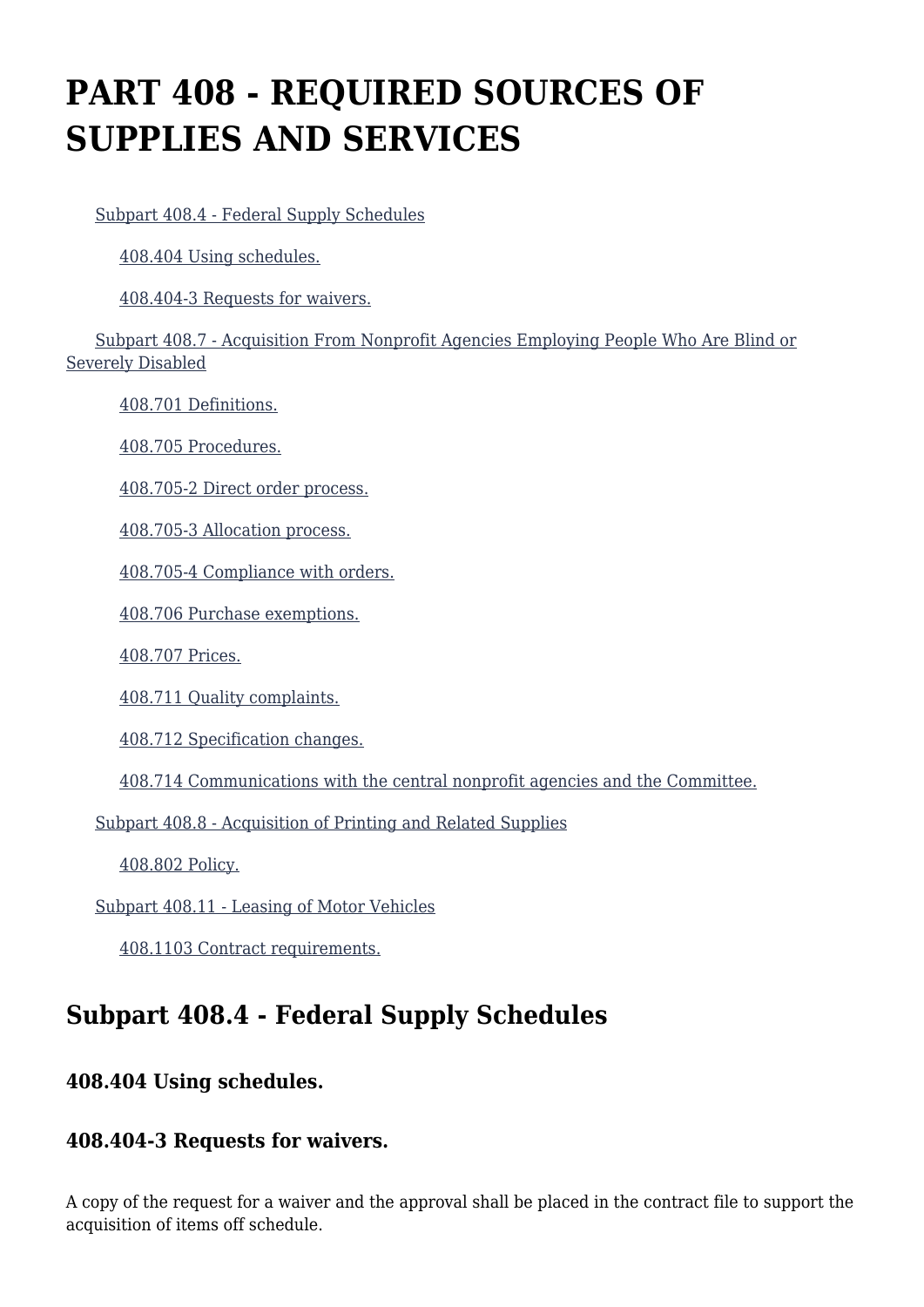# **Subpart 408.7 - Acquisition From Nonprofit Agencies Employing People Who Are Blind or Severely Disabled**

Source: 61 FR 53646, Oct. 15, 1996, unless otherwise noted.

### **408.701 Definitions.**

*Committee Member* is the Presidential appointee representing USDA as a member of the Committee for Purchase from People Who Are Blind or Severely Disabled.

*Organization head* is the Under Secretary or Assistant Secretary of a mission area or the head of a USDA staff office.

#### **408.705 Procedures.**

(a) The organization head shall appoint one person as Javits-Wagner-O'Day Act (JWOD) Liaison to represent the organization and to coordinate the organization's actions with the Committee Member.

(b) JWOD advocates may represent more than one organization. Liaisons need not be acquisition officials.

(c) The organization head shall issue and maintain a performance plan to promote and enhance the organization's acquisitions from JWOD participating nonprofit agencies.

(d) The performance plan shall:

(1) Announce the organization's support for the JWOD Act;

(2) Establish a promotion program for the products and services provided by the JWOD participating nonprofit agencies;

(3) Provide for the JWOD Liaison's role in acquisition planning;

(4) Establish measurable program goals for growth or other accomplishment in the organization's JWOD program actions; and

(5) Establish an awards program for successful participation in the JWOD program.

#### **408.705-2 Direct order process.**

(a) The chief of a contracting office may apply to a central nonprofit agency for authorization to order specific supplies or services directly from a JWOD participating nonprofit agency.

(b) A copy of the application should be provided to the JWOD Liaison who will inform the USDA Committee Member.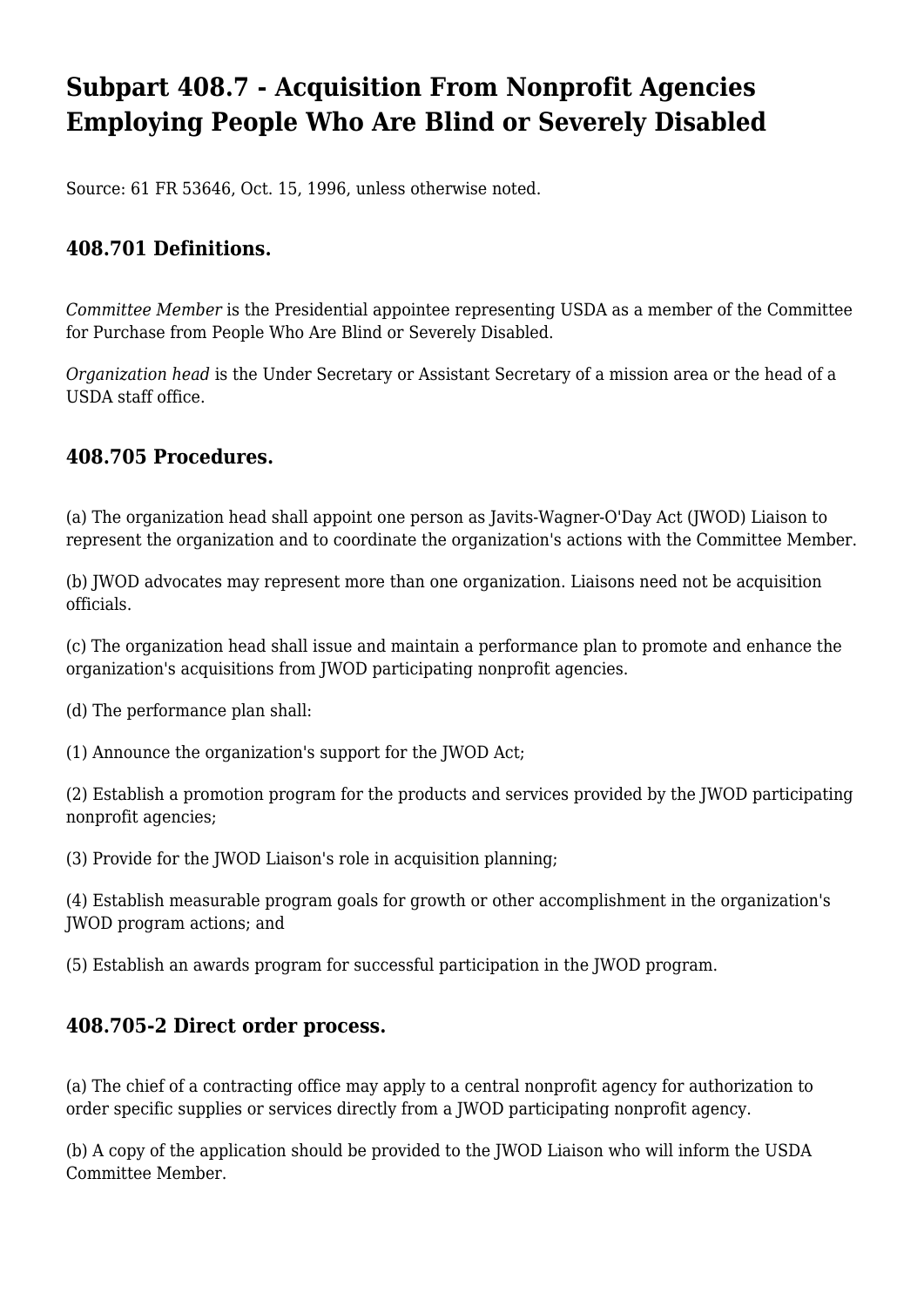#### **408.705-3 Allocation process.**

(a) The chief of a contracting office may apply to a central nonprofit agency for a production allocation of specific supplies or services to a JWOD participating nonprofit agency.

(b) A copy of the application should be provided to the JWOD Liaison who will inform the USDA Committee Member.

#### **408.705-4 Compliance with orders.**

Prior to attempting to resolve a failure to perform by a participating nonprofit agency with the Committee, the chief of the contracting office should provide advance notice to the JWOD Liaison who will inform the USDA Committee Member.

#### **408.706 Purchase exemptions.**

Prior to applying to the Committee for a purchase exemption, the chief of the contracting office should provide advance notice to the JWOD Liaison who will inform the USDA Committee Member.

#### **408.707 Prices.**

Prior to applying for a price revision, the chief of the contracting office should provide advance notice to the JWOD Liaison who will inform the USDA Committee Member.

### **408.711 Quality complaints.**

Prior to attempting to resolve a complaint regarding the quality of goods or services provided by participating nonprofit agency with the Committee, the chief of the contracting office should provide advance notice to the JWOD Liaison who will inform the USDA Committee Member.

### **408.712 Specification changes.**

Prior to providing 90-days advance notification to the Committee on actions that affect supplies and services on the Procurement List, the chief of the contracting office should provide advance notice to the JWOD Liaison who will inform the USDA Committee Member.

### **408.714 Communications with the central nonprofit agencies and the Committee.**

Any matter requiring referral to the Committee shall be provided to the JWOD Liaison who will coordinate the matter with the Committee Member.